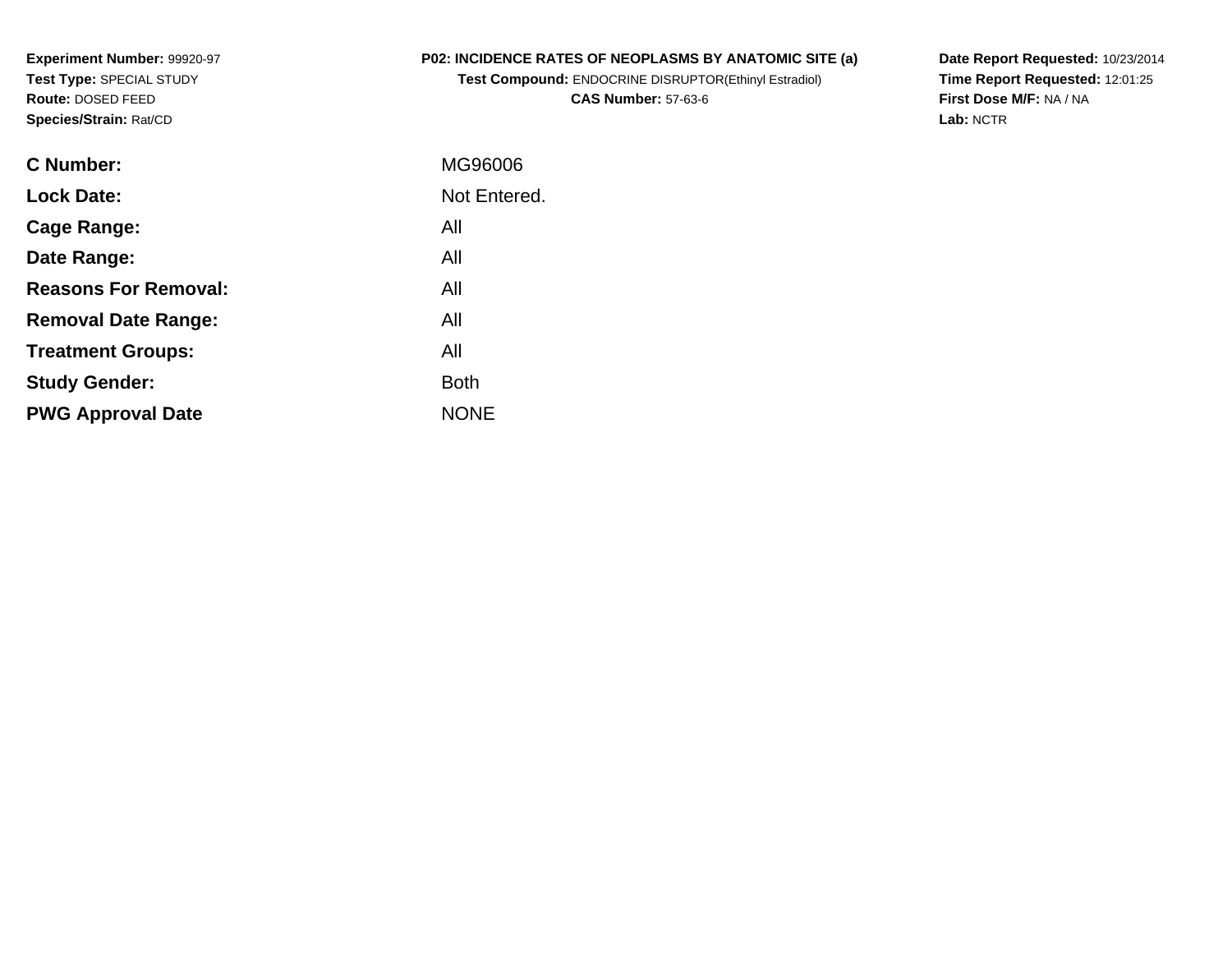### **P02: INCIDENCE RATES OF NEOPLASMS BY ANATOMIC SITE (a)**

**Test Compound:** ENDOCRINE DISRUPTOR(Ethinyl Estradiol)

**CAS Number:** 57-63-6

**Date Report Requested:** 10/23/2014**Time Report Requested:** 12:01:25**First Dose M/F:** NA / NA**Lab:** NCTR

| <b>CD Rat MALE</b>                                       | <b>CONTROL</b><br>F <sub>2</sub> | F <sub>2</sub><br><b>2.0 PPB</b> | <b>10 PPB</b><br>F <sub>2</sub> | <b>50 PPB</b><br>F <sub>2</sub> |
|----------------------------------------------------------|----------------------------------|----------------------------------|---------------------------------|---------------------------------|
| <b>Disposition Summary</b>                               |                                  |                                  |                                 |                                 |
| <b>Animals Initially In Study</b><br><b>Early Deaths</b> | 25                               | 25                               | 25                              | 25                              |
| <b>Survivors</b>                                         |                                  |                                  |                                 |                                 |
| <b>Terminal Sacrifice</b>                                | 25                               | 25                               | 25                              | 25                              |
| <b>Animals Examined Microscopically</b>                  | 25                               | 25                               | 25                              | 25                              |
| ALIMENTARY SYSTEM                                        |                                  |                                  |                                 |                                 |
| Intestine Small, Ileum                                   | (0)                              | (1)                              | (0)                             | (0)                             |
| Liver                                                    | (25)                             | (1)                              | (1)                             | (25)                            |
| CARDIOVASCULAR SYSTEM<br>None                            |                                  |                                  |                                 |                                 |
| ENDOCRINE SYSTEM                                         |                                  |                                  |                                 |                                 |
| <b>Adrenal Cortex</b>                                    | (25)                             | (0)                              | (0)                             | (25)                            |
| Adrenal Medulla                                          | (24)                             | (0)                              | (0)                             | (25)                            |
| <b>Pituitary Gland</b>                                   | (23)                             | (0)                              | (0)                             | (25)                            |
| <b>Thyroid Gland</b>                                     | (24)                             | (0)                              | (0)                             | (25)                            |
| <b>GENERAL BODY SYSTEM</b>                               |                                  |                                  |                                 |                                 |
| None                                                     |                                  |                                  |                                 |                                 |
| GENITAL SYSTEM                                           |                                  |                                  |                                 |                                 |
| <b>Coagulating Gland</b>                                 | (25)                             | (23)                             | (25)                            | (25)                            |
| Epididymis                                               | (25)                             | (25)                             | (25)                            | (25)                            |
| <b>Preputial Gland</b>                                   | (0)                              | (2)                              | (0)                             | (0)                             |
| Prostate, Dorsal/Lateral Lobe                            | (12)                             | (11)                             | (17)                            | (13)                            |
| Prostate, Dorsal/lateral Lobe                            | (13)                             | (14)                             | (8)                             | (12)                            |
| Prostate, Ventral Lobe                                   | (25)                             | (25)                             | (25)                            | (25)                            |
| <b>Rete Testes</b>                                       | (24)                             | (24)                             | (23)                            | (25)                            |

a - Number of animals examined microscopically at site and number of animals with lesion

b - Primary tumors: all tumors except metastatic tumors

**Experiment Number:** 99920-97**Test Type:** SPECIAL STUDY**Route:** DOSED FEED**Species/Strain:** Rat/CD

and a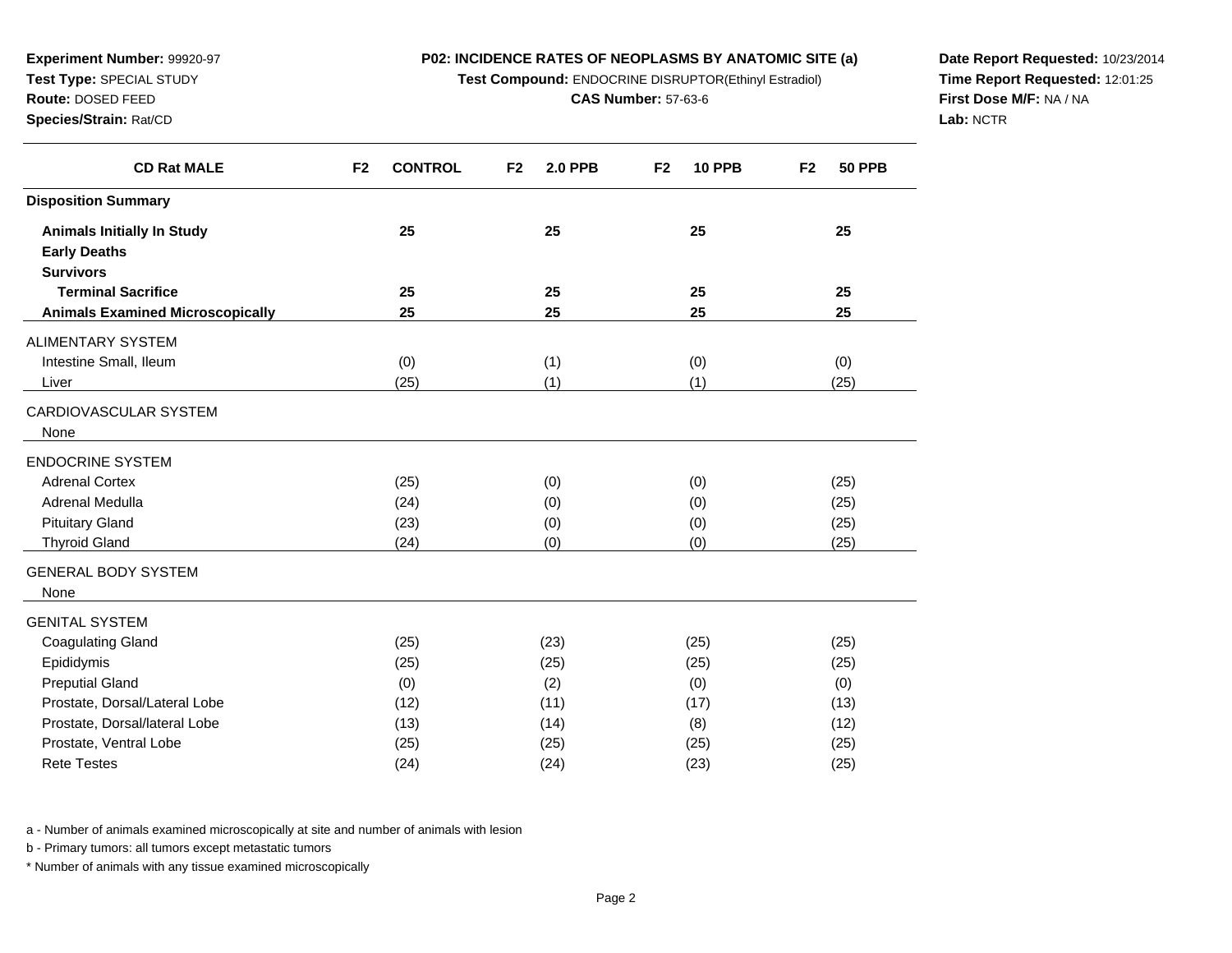# **P02: INCIDENCE RATES OF NEOPLASMS BY ANATOMIC SITE (a)Test Compound:** ENDOCRINE DISRUPTOR(Ethinyl Estradiol)

**CAS Number:** 57-63-6

**Experiment Number:** 99920-97**Test Type:** SPECIAL STUDY

**Route:** DOSED FEED

### **Species/Strain:** Rat/CD

**Date Report Requested:** 10/23/2014**Time Report Requested:** 12:01:25**First Dose M/F:** NA / NA**Lab:** NCTR

| <b>CD Rat MALE</b>     | F <sub>2</sub><br><b>CONTROL</b> | F <sub>2</sub><br><b>2.0 PPB</b> | F <sub>2</sub><br><b>10 PPB</b> | F <sub>2</sub><br><b>50 PPB</b> |
|------------------------|----------------------------------|----------------------------------|---------------------------------|---------------------------------|
| Seminal Vesicle        | (25)                             | (25)                             | (25)                            | (25)                            |
| <b>Testes</b>          | (25)                             | (25)                             | (25)                            | (25)                            |
| HEMATOPOIETIC SYSTEM   |                                  |                                  |                                 |                                 |
| <b>Bone Marrow</b>     | (25)                             | (0)                              | (0)                             | (25)                            |
| Spleen                 | (25)                             | (0)                              | (0)                             | (25)                            |
| Thymus                 | (25)                             | (1)                              | (0)                             | (25)                            |
| INTEGUMENTARY SYSTEM   |                                  |                                  |                                 |                                 |
| Mammary Gland          | (25)                             | (25)                             | (25)                            | (25)                            |
| MUSCULOSKELETAL SYSTEM |                                  |                                  |                                 |                                 |
| Bone                   | (25)                             | (0)                              | (0)                             | (25)                            |
| NERVOUS SYSTEM         |                                  |                                  |                                 |                                 |
| None                   |                                  |                                  |                                 |                                 |
| RESPIRATORY SYSTEM     |                                  |                                  |                                 |                                 |
| None                   |                                  |                                  |                                 |                                 |
| SPECIAL SENSES SYSTEM  |                                  |                                  |                                 |                                 |
| None                   |                                  |                                  |                                 |                                 |
| URINARY SYSTEM         |                                  |                                  |                                 |                                 |
| Kidney                 | (25)                             | (0)                              | (25)                            | (25)                            |
|                        |                                  |                                  |                                 |                                 |

a - Number of animals examined microscopically at site and number of animals with lesion

b - Primary tumors: all tumors except metastatic tumors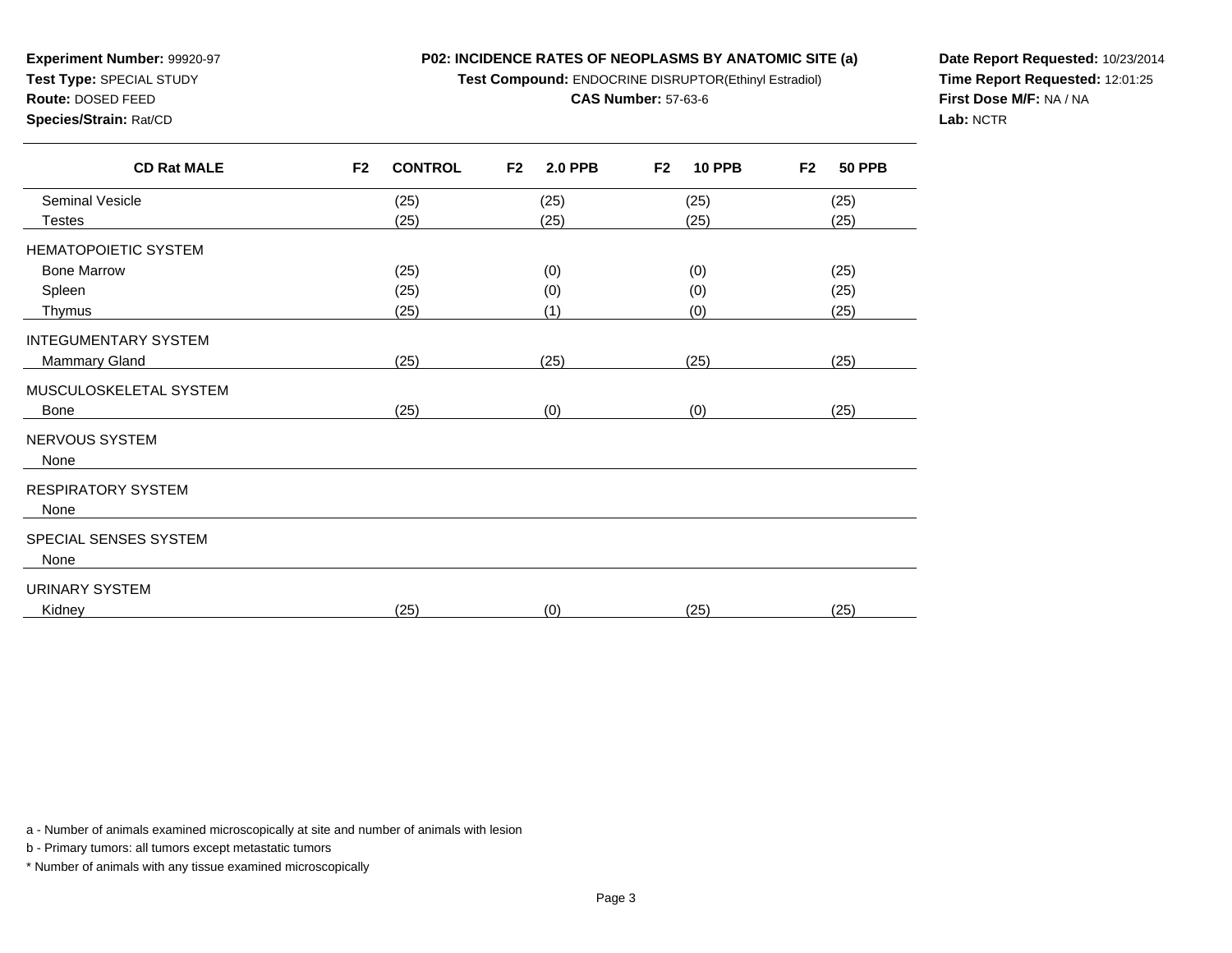| Experiment Number: 99920-97<br>Test Type: SPECIAL STUDY<br>Route: DOSED FEED<br>Species/Strain: Rat/CD     | P02: INCIDENCE RATES OF NEOPLASMS BY ANATOMIC SITE (a)<br>Test Compound: ENDOCRINE DISRUPTOR(Ethinyl Estradiol)<br><b>CAS Number: 57-63-6</b> |                |    |                |                |               | Date Report Requested: 10/23/2014<br>Time Report Requested: 12:01:25<br>First Dose M/F: NA / NA<br>Lab: NCTR |               |  |
|------------------------------------------------------------------------------------------------------------|-----------------------------------------------------------------------------------------------------------------------------------------------|----------------|----|----------------|----------------|---------------|--------------------------------------------------------------------------------------------------------------|---------------|--|
| <b>CD Rat MALE</b>                                                                                         | F2                                                                                                                                            | <b>CONTROL</b> | F2 | <b>2.0 PPB</b> | F <sub>2</sub> | <b>10 PPB</b> | F <sub>2</sub>                                                                                               | <b>50 PPB</b> |  |
| <b>Tumor Summary for MALE</b>                                                                              |                                                                                                                                               |                |    |                |                |               |                                                                                                              |               |  |
| <b>Total Animals with Primary Neoplasms (b)</b><br><b>Total Primary Neoplasms</b>                          |                                                                                                                                               |                |    |                |                |               |                                                                                                              |               |  |
| <b>Total Animals with Benign Neoplasms</b><br><b>Total Benign Neoplasms</b>                                |                                                                                                                                               |                |    |                |                |               |                                                                                                              |               |  |
| <b>Total Animals with Malignant Neoplasms</b><br><b>Total Malignant Neoplasms</b>                          |                                                                                                                                               |                |    |                |                |               |                                                                                                              |               |  |
| <b>Total Animals with Metastatic Neoplasms</b><br><b>Total Metastatic Neoplasms</b>                        |                                                                                                                                               |                |    |                |                |               |                                                                                                              |               |  |
| <b>Total Animals with Malignant Neoplasms</b><br><b>Uncertain Primary Site</b>                             |                                                                                                                                               |                |    |                |                |               |                                                                                                              |               |  |
| Total Animals with Neoplasms Uncertain -<br><b>Benign or Malignant</b><br><b>Total Uncertain Neoplasms</b> |                                                                                                                                               |                |    |                |                |               |                                                                                                              |               |  |

\*\*\*END OF MALE DATA\*\*\*

a - Number of animals examined microscopically at site and number of animals with lesion

b - Primary tumors: all tumors except metastatic tumors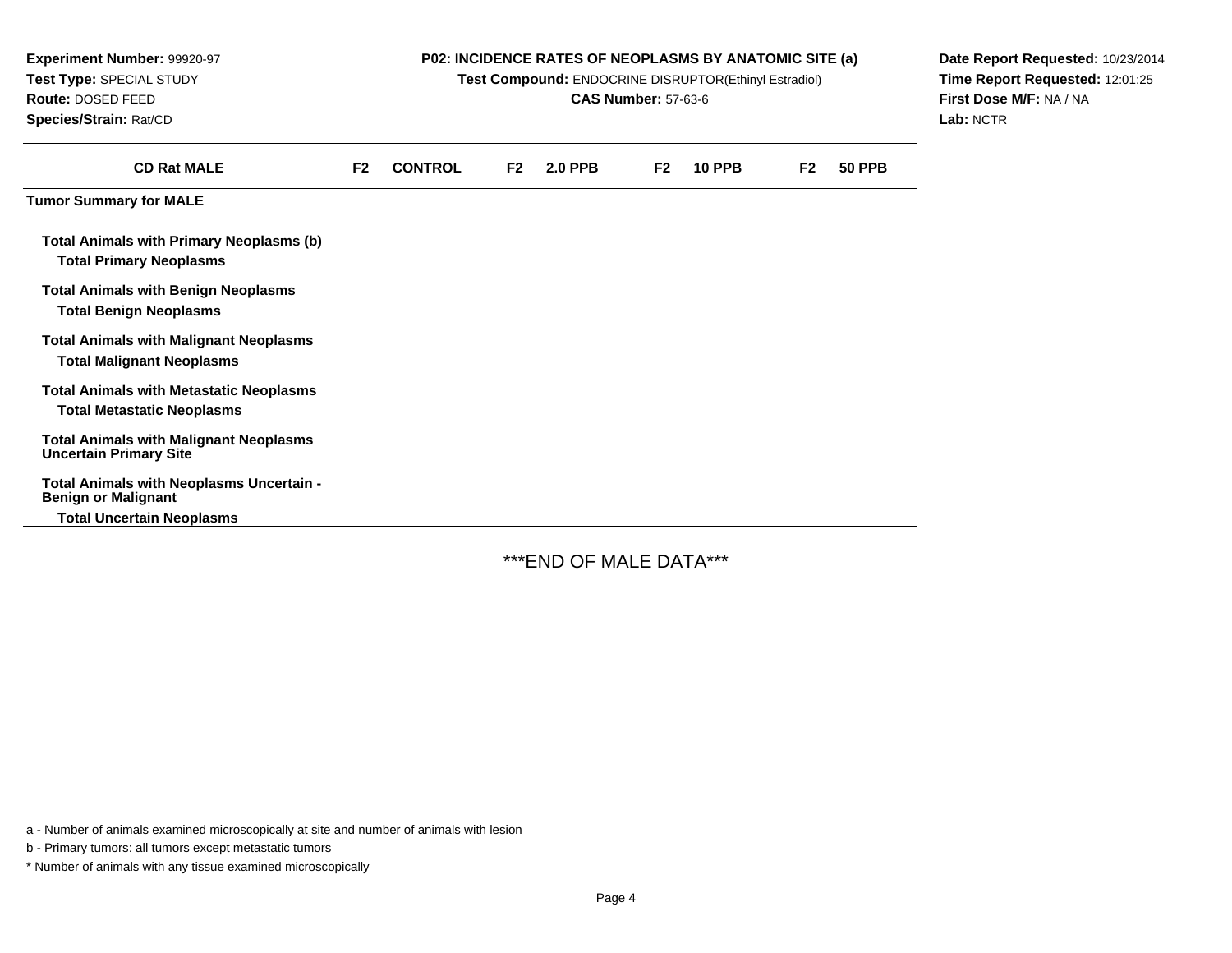### **P02: INCIDENCE RATES OF NEOPLASMS BY ANATOMIC SITE (a)**

**Test Compound:** ENDOCRINE DISRUPTOR(Ethinyl Estradiol)

**CAS Number:** 57-63-6

**Date Report Requested:** 10/23/2014**Time Report Requested:** 12:01:25**First Dose M/F:** NA / NA**Lab:** NCTR

| <b>CD Rat FEMALE</b>                    | F <sub>2</sub><br><b>CONTROL</b> | F <sub>2</sub><br><b>2.0 PPB</b> | F <sub>2</sub><br><b>10 PPB</b> | <b>50 PPB</b><br>F <sub>2</sub> |
|-----------------------------------------|----------------------------------|----------------------------------|---------------------------------|---------------------------------|
| <b>Disposition Summary</b>              |                                  |                                  |                                 |                                 |
| <b>Animals Initially In Study</b>       | 25                               | 25                               | 25                              | 25                              |
| <b>Early Deaths</b>                     |                                  |                                  |                                 |                                 |
| <b>Survivors</b>                        |                                  |                                  |                                 |                                 |
| <b>Terminal Sacrifice</b>               | 25                               | 25                               | 25                              | 25                              |
| <b>Animals Examined Microscopically</b> | 25                               | 25                               | 25                              | 25                              |
| ALIMENTARY SYSTEM                       |                                  |                                  |                                 |                                 |
| Intestine Small, Ileum                  | (1)                              | (0)                              | (0)                             | (0)                             |
| Liver                                   | (25)                             | (0)                              | (3)                             | (25)                            |
| CARDIOVASCULAR SYSTEM                   |                                  |                                  |                                 |                                 |
| None                                    |                                  |                                  |                                 |                                 |
| <b>ENDOCRINE SYSTEM</b>                 |                                  |                                  |                                 |                                 |
| <b>Adrenal Cortex</b>                   | (25)                             | (0)                              | (0)                             | (25)                            |
| Adrenal Medulla                         | (25)                             | (0)                              | (0)                             | (25)                            |
| <b>Pituitary Gland</b>                  | (25)                             | (0)                              | (0)                             | (25)                            |
| <b>Thyroid Gland</b>                    | (25)                             | (0)                              | (0)                             | (25)                            |
| <b>GENERAL BODY SYSTEM</b>              |                                  |                                  |                                 |                                 |
| None                                    |                                  |                                  |                                 |                                 |
| <b>GENITAL SYSTEM</b>                   |                                  |                                  |                                 |                                 |
| <b>Clitoral Gland</b>                   | (1)                              | (2)                              | (1)                             | (0)                             |
| Ovary                                   | (25)                             | (25)                             | (25)                            | (25)                            |
| Oviduct                                 | (25)                             | (25)                             | (25)                            | (25)                            |
| <b>Uterus</b>                           | (25)                             | (25)                             | (25)                            | (25)                            |
| Vagina                                  | (25)                             | (25)                             | (25)                            | (23)                            |

HEMATOPOIETIC SYSTEM

**Experiment Number:** 99920-97**Test Type:** SPECIAL STUDY**Route:** DOSED FEED**Species/Strain:** Rat/CD

 $\overline{\phantom{0}}$ 

a - Number of animals examined microscopically at site and number of animals with lesion

b - Primary tumors: all tumors except metastatic tumors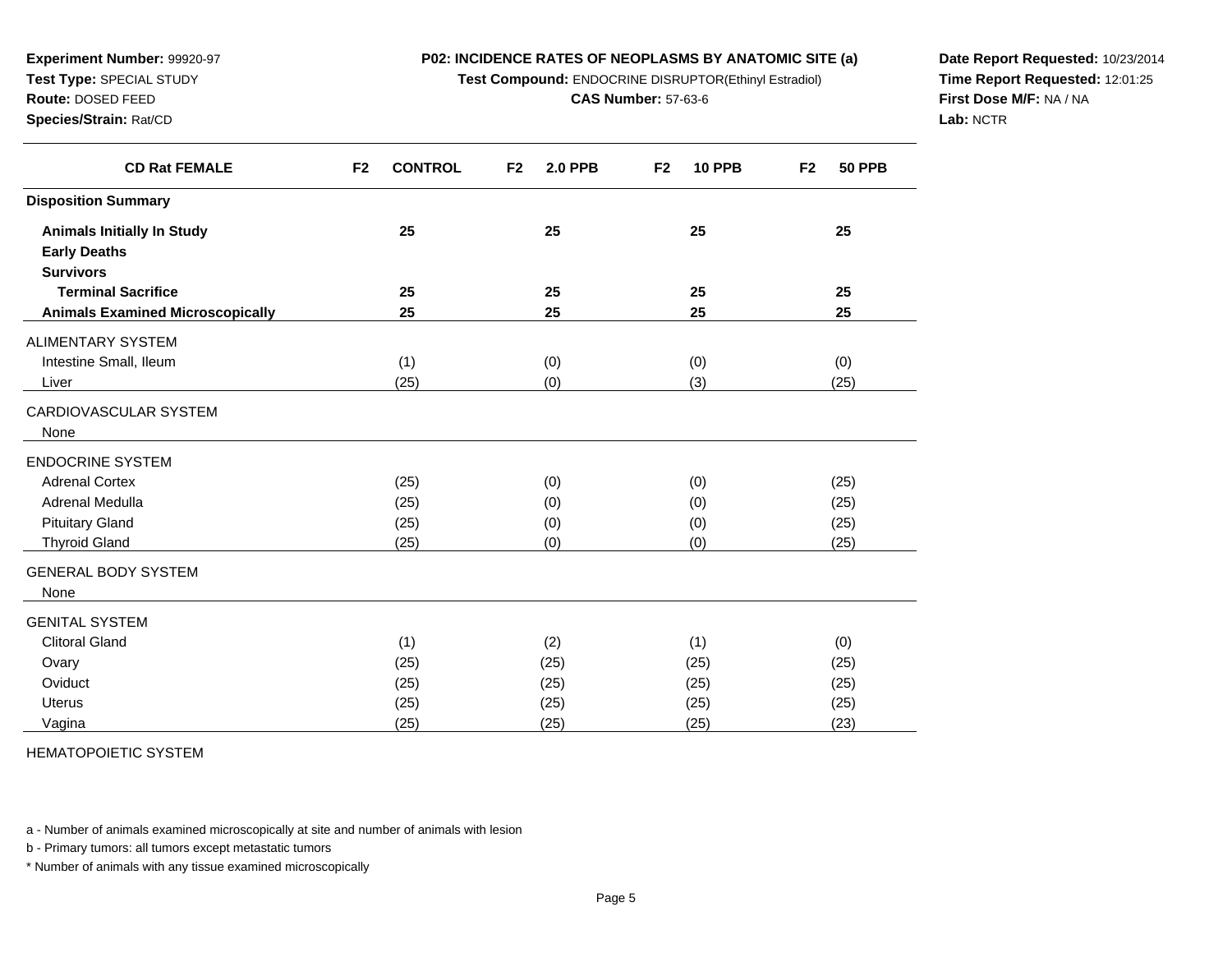**P02: INCIDENCE RATES OF NEOPLASMS BY ANATOMIC SITE (a)**

**Test Compound:** ENDOCRINE DISRUPTOR(Ethinyl Estradiol)

**CAS Number:** 57-63-6

**Route:** DOSED FEED**Species/Strain:** Rat/CD

**Experiment Number:** 99920-97**Test Type:** SPECIAL STUDY

**Date Report Requested:** 10/23/2014**Time Report Requested:** 12:01:25**First Dose M/F:** NA / NA**Lab:** NCTR

| <b>CD Rat FEMALE</b>        | <b>CONTROL</b><br>F <sub>2</sub> | <b>2.0 PPB</b><br>F <sub>2</sub> | <b>10 PPB</b><br>F <sub>2</sub> | <b>50 PPB</b><br>F <sub>2</sub> |
|-----------------------------|----------------------------------|----------------------------------|---------------------------------|---------------------------------|
| <b>Bone Marrow</b>          | (25)                             | (0)                              | (0)                             | (25)                            |
| Spleen                      | (25)                             | (0)                              | (0)                             | (25)                            |
| Thymus                      | (25)                             | (0)                              | (0)                             | (25)                            |
| <b>INTEGUMENTARY SYSTEM</b> |                                  |                                  |                                 |                                 |
| Mammary Gland               | (25)                             | (25)                             | (25)                            | (25)                            |
| Adenoma                     | 1(4%)                            |                                  |                                 |                                 |
| MUSCULOSKELETAL SYSTEM      |                                  |                                  |                                 |                                 |
| Bone                        | (25)                             | (0)                              | (0)                             | (25)                            |
| NERVOUS SYSTEM              |                                  |                                  |                                 |                                 |
| None                        |                                  |                                  |                                 |                                 |
| <b>RESPIRATORY SYSTEM</b>   |                                  |                                  |                                 |                                 |
| None                        |                                  |                                  |                                 |                                 |
| SPECIAL SENSES SYSTEM       |                                  |                                  |                                 |                                 |
| None                        |                                  |                                  |                                 |                                 |
| URINARY SYSTEM              |                                  |                                  |                                 |                                 |
| Kidney                      | (25)                             | (25)                             | (25)                            | (25)                            |

a - Number of animals examined microscopically at site and number of animals with lesion

b - Primary tumors: all tumors except metastatic tumors